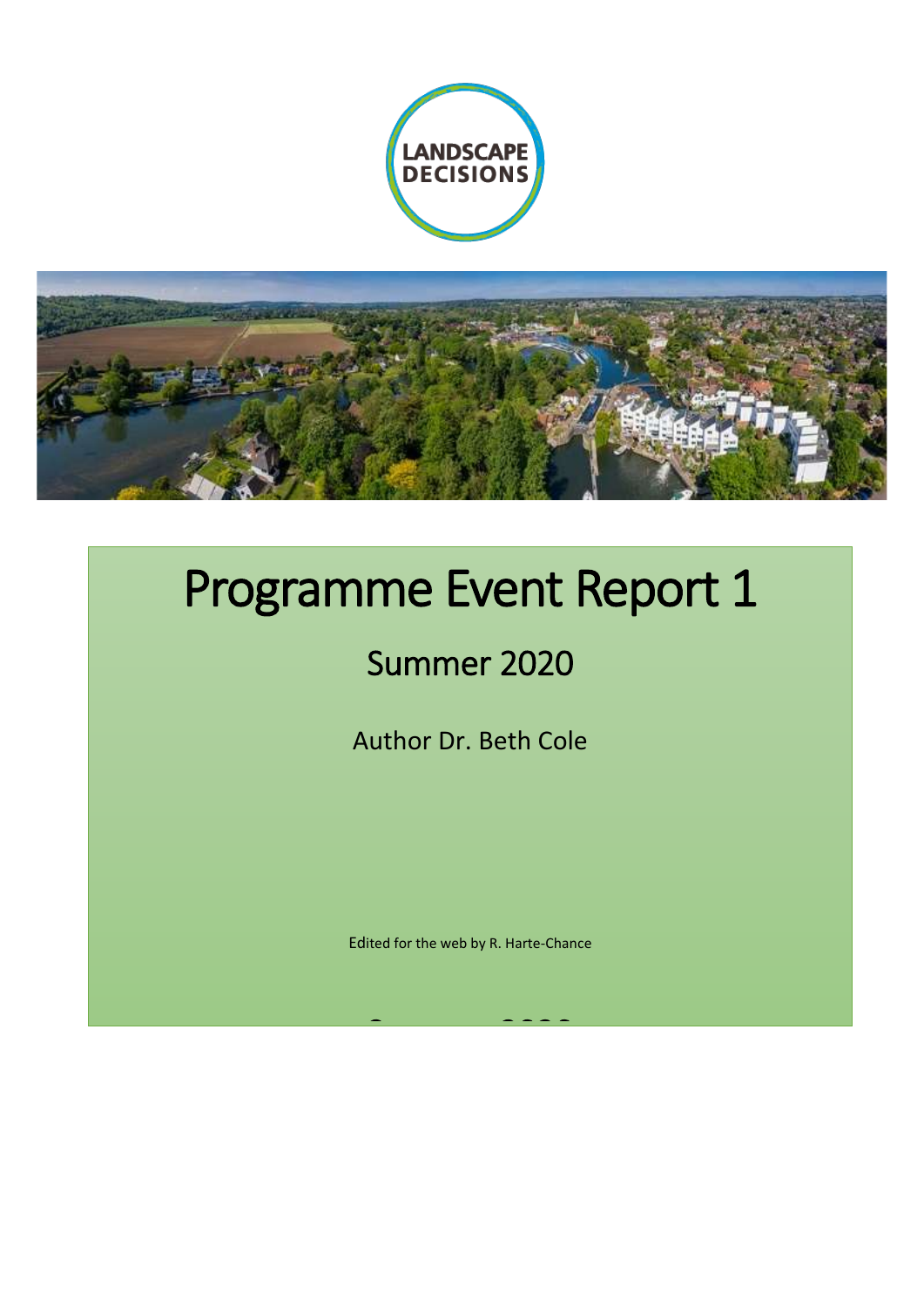# Contents

| Understanding people's interaction with landscapes and landscape decision making 1 |
|------------------------------------------------------------------------------------|
|                                                                                    |
|                                                                                    |
|                                                                                    |



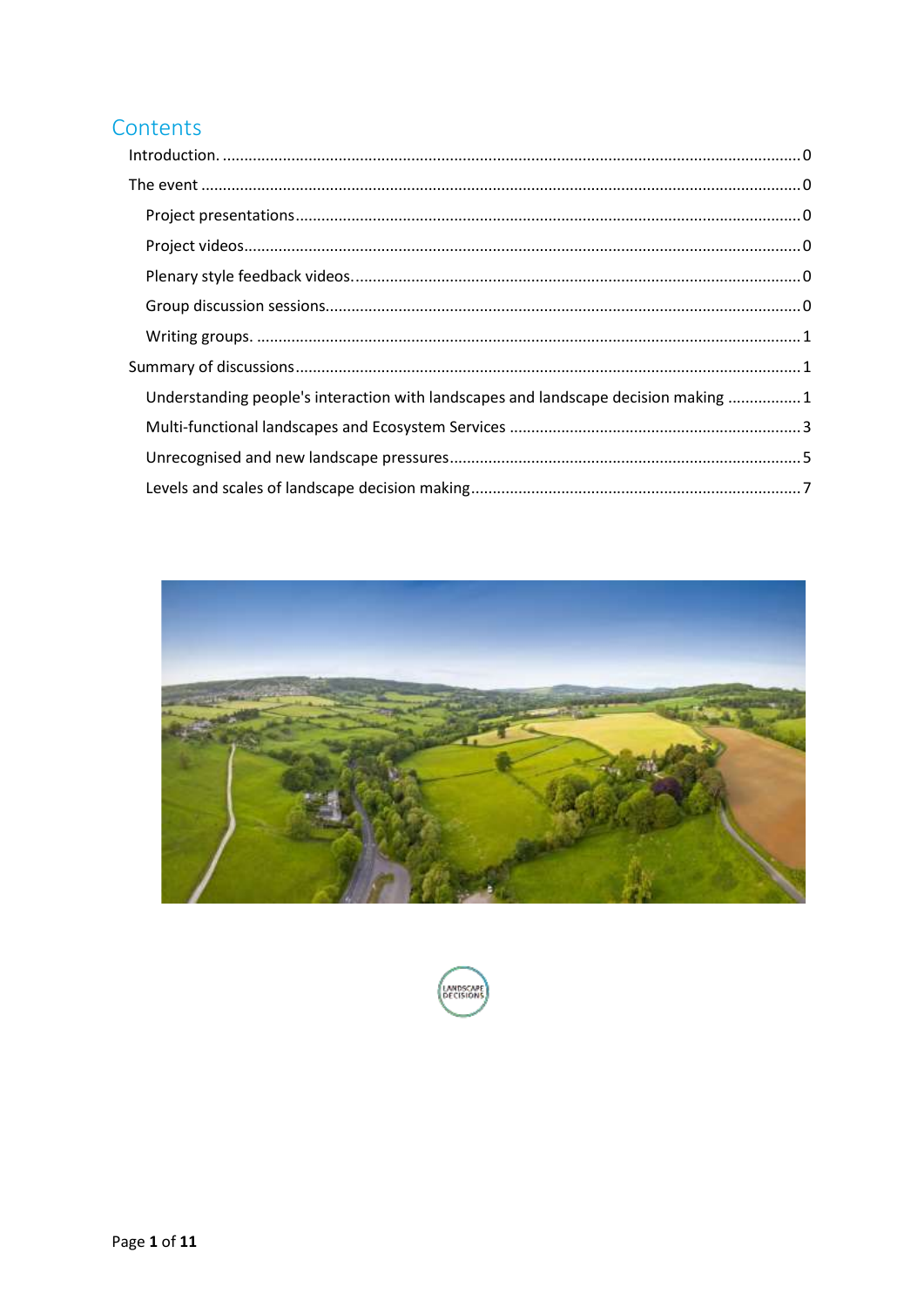## <span id="page-2-0"></span>Introduction.

The UK Research and Innovation (UKRI) Landscape Decisions SPF (LDP) organised a virtual event that ran during the summer of 2020, the event was designed to replace an in person workshop planned for April 2020, which was cancelled due to the Covid-19 Pandemic.

The main aim of the workshop was to aid networking between the projects undertaking research within the programme, to get to know each other and each other's work. More specifically the Programme Coordination Team (PCT) wanted to facilitate a greater understanding of the breadth of the activities in the programme, encourage synthesis and links between projects, allow the projects to engage with wider issues in the programme and highlight information that would help to answer a few big questions in the aims of the programme.

# <span id="page-2-1"></span>The event

Event sessions were broken down into sections help avoid online fatigue and ensure that everyone was given an equal opportunity to speak.

#### <span id="page-2-2"></span>Project presentations

Each of the 52 projects recorded a presentation covering a general overview of their project, the main aims and research questions and answering the question 'how do you feel your project will enhance the decision making process in the UK?'

The presentations were uploaded onto a programme YouTube channel in themed clusters:

- Comparing, combining and improving models, and creating tools and frameworks
- Modelling specific factors
- Understanding shared social values (making invisible values visible)
- Assessing how the social sciences/hums/arts can contribute to LD making and inform LDM models and tools
- Multidisciplinary understanding understanding how decisions are made and integration between disciplines.

#### <span id="page-2-3"></span>Project videos

Project videos can be viewed here: [https://www.youtube.com/channel/UCMhiieyfnhuycxy3e\\_VkF-](https://www.youtube.com/channel/UCMhiieyfnhuycxy3e_VkF-A/playlists)[A/playlists](https://www.youtube.com/channel/UCMhiieyfnhuycxy3e_VkF-A/playlists) and are also available via the links on the individual project web-pages, these can be viewed here[: https://landscapedecisions.org/projects/](https://landscapedecisions.org/projects/)

#### <span id="page-2-4"></span>Plenary style feedback videos.

The PCT recorded plenary style feedback videos for each theme. These focused on how the projects fit into the overall wider landscape decisions objectives, commonalities and links between projects.

<span id="page-2-5"></span>PCT feedback videos can also be viewed on our YouTube channel at: [https://www.youtube.com/channel/UCMhiieyfnhuycxy3e\\_VkF-A/playlists](https://www.youtube.com/channel/UCMhiieyfnhuycxy3e_VkF-A/playlists)

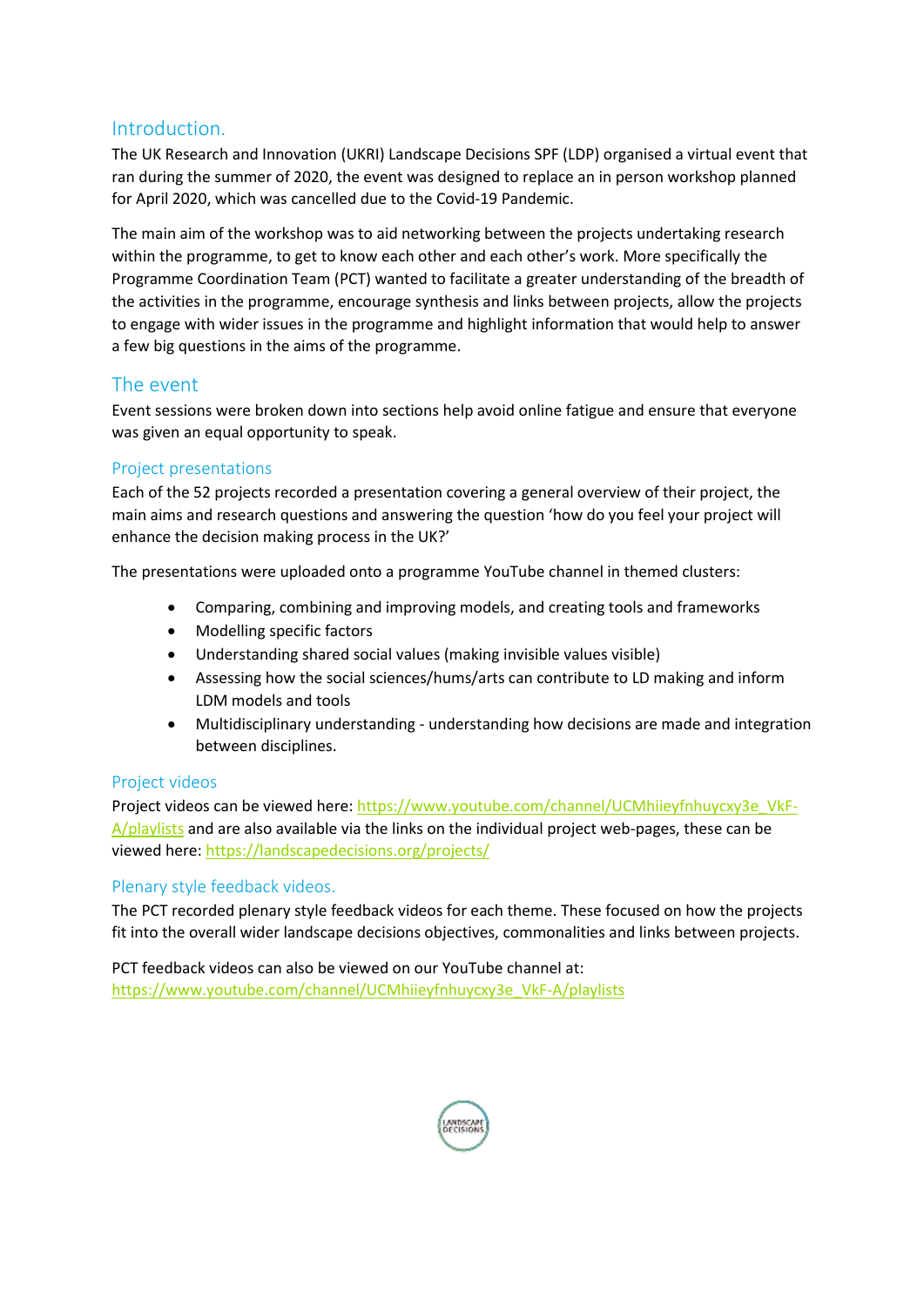#### Group discussion sessions

The presentations informed and directed four discussion session topics:

- Understanding people's interaction with landscapes and landscape decision making
- Multi-functional landscapes and Ecosystem Services
- Unrecognised and new landscape pressures
- Levels and scales of landscape decision making

Attendance was excellent with up to 89 participants, and most projects were able to send at least 1 representative.

Each session was chaired by a member of the PCT assisted by moderators to help ensure fair and open discussions. The topic was introduced, and two specific questions posed. Breakout rooms were used to facilitate smaller groups for productive discussion groups chosen to be purposefully interdisciplinary and remixed between the two sessions. Groups were chaired by members of PCT who delivered feedback to the main room at the end. A full set of notes was completed by each session and breakout room chair.

#### <span id="page-3-0"></span>Writing groups.

Programme participants were invited to be part of small post-event writing groups. A set of topics were proposed by the PCT based upon the content and outcomes of the discussions. The self-led writing groups refined the topics and selected which groups they wished to participate in. A member of the PCT participates in each group, each of which is an output with different styles and target audiences appropriate to the topic.

# <span id="page-3-1"></span>Summary of discussions

#### <span id="page-3-2"></span>1. Understanding people's interaction with landscapes and landscape decision making

#### *How are people's interactions with landscape and landscape decision currently understood?*

There was wide-ranging discussion in the four breakout groups. Discussions included how projects are currently interacting with stakeholders and indeed who 'stakeholders' are in the landscape.

Many project teams have existing networks linked to organisations with remits ranging from the local to the regional or even national and international. Workshops with stakeholder groups were the most common method for projects to interact with people discussed, but other methods such as interviews, community voice and creative arts methods were also mentioned.

There was a split between the projects approach to interactions, model development was targeted towards trade associations and policy development, often at least one step removed from local interactions and individuals within a landscape. In contrast, community projects interact far more frequently at grass roots level on a personal basis.

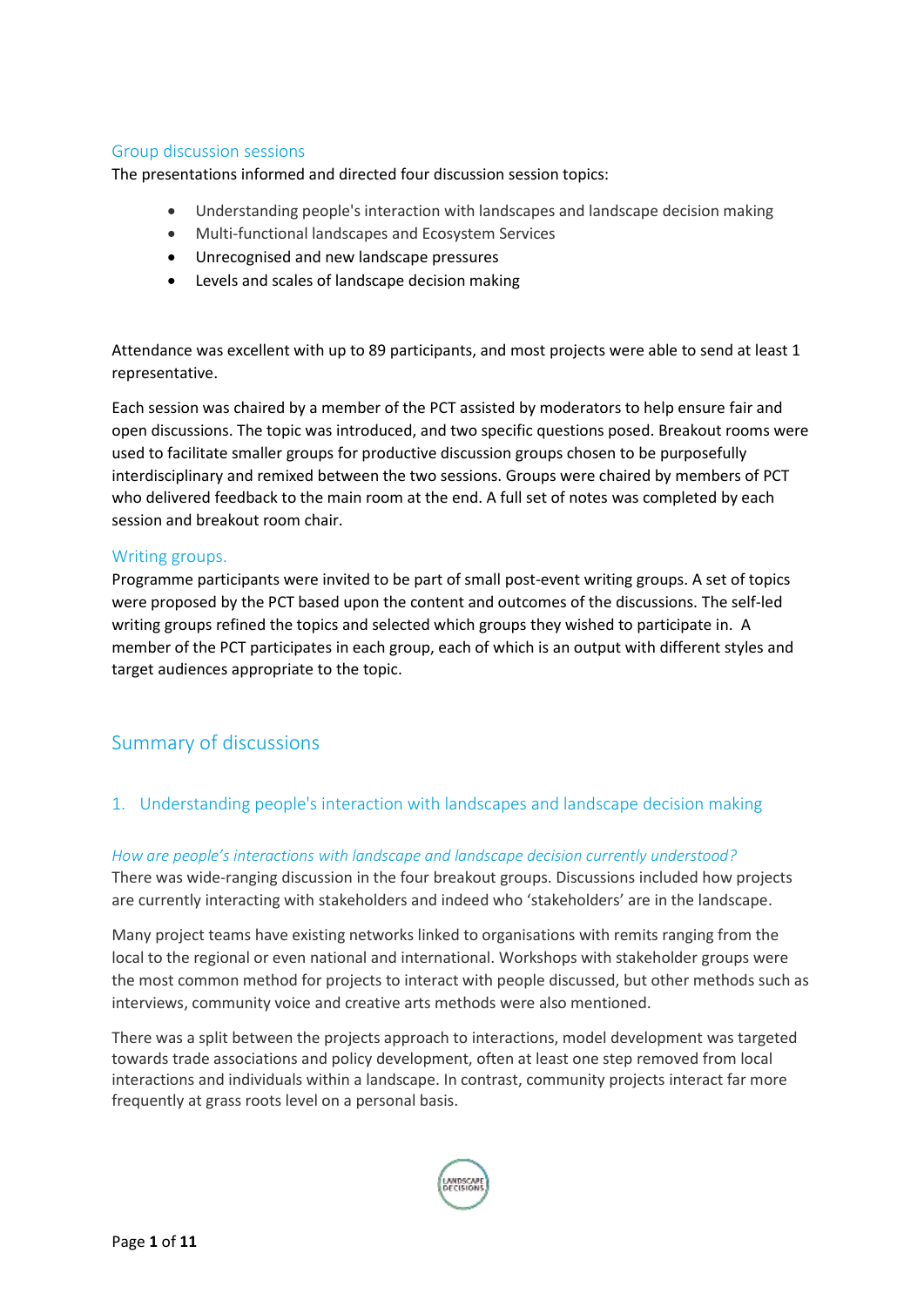Many projects are using the arts to understand landscape decisions and how people interact with them. Personal stories and narratives can be used as information sources for landscape decisions, with arts methods revealing the wide range of different meanings that are held by different groups of people about landscapes. Creative approaches excel at giving voice to neglected or marginalised groups.

This split between top-down/policy-science-model approaches and people-up/arts based perspectives raised the questions is it possible to make model based approaches more participatory or connected into democratic decision making? And how can you bring diverse lay voices into policy making?

#### *How are we making an improvement on that collectively as a programme? i.e. are there themes within the current programme that will help to improve how we are doing this?*

Discussions highlighted that in some underrepresented groups it is not a case of improving how we understand how they make decisions or interact with decision making, but more that we need to start doing it.

Examples included young, disadvantaged people, recreational users and young farmers, where a first step would be to involve and work with them. This feeds into the broader points that landscape decisions currently only interact with particular stakeholder interest groups, and getting communities who don't feel they have a voice involved is tricky because there are multiple barriers; for instance the language of decision making is often bureaucratic and hard to understand.

Extending the uptake of community interactions by broadening the scope of the stakeholder base and pluralising voices running through the projects was considered an important step.

The engagement of young people was raised more than once, for a long-term solution we need to engage and include them now, generating a situation where they gain knowledge of their surroundings, engendering responsibility for and ownership of the environment.

Participatory modelling was an approach suggested to ensure involvement of stakeholders. Participatory approaches to landscape decisions need to be designed, as we often rely on fairly old methods such as workshops, this is an area this programme could contribute to. Potentially delivering a set of principles for participatory landscape decision making.

Improvements in the decision making process can certainly be made through modelling development. Improvements to models are being made by building decision making trees with machine learning based on observational data, reducing uncertainty and comparing the gains from simple to more complex models, however it is important that the developments are matched by an improved framework that facilitates interpretation of the outputs by users and allows them to use the tools.

Using different media and sources of data combined with machine learning is being used to try and understand how people view landscape aesthetics. However there is a danger (particularly with images in social media), for people to focus on the idyllic, creating a bias against less visited landscapes. Aesthetics play a role in how people interact with landscapes and there is a shift in ideas of what people find aesthetically pleasing which needs to be taken into account.

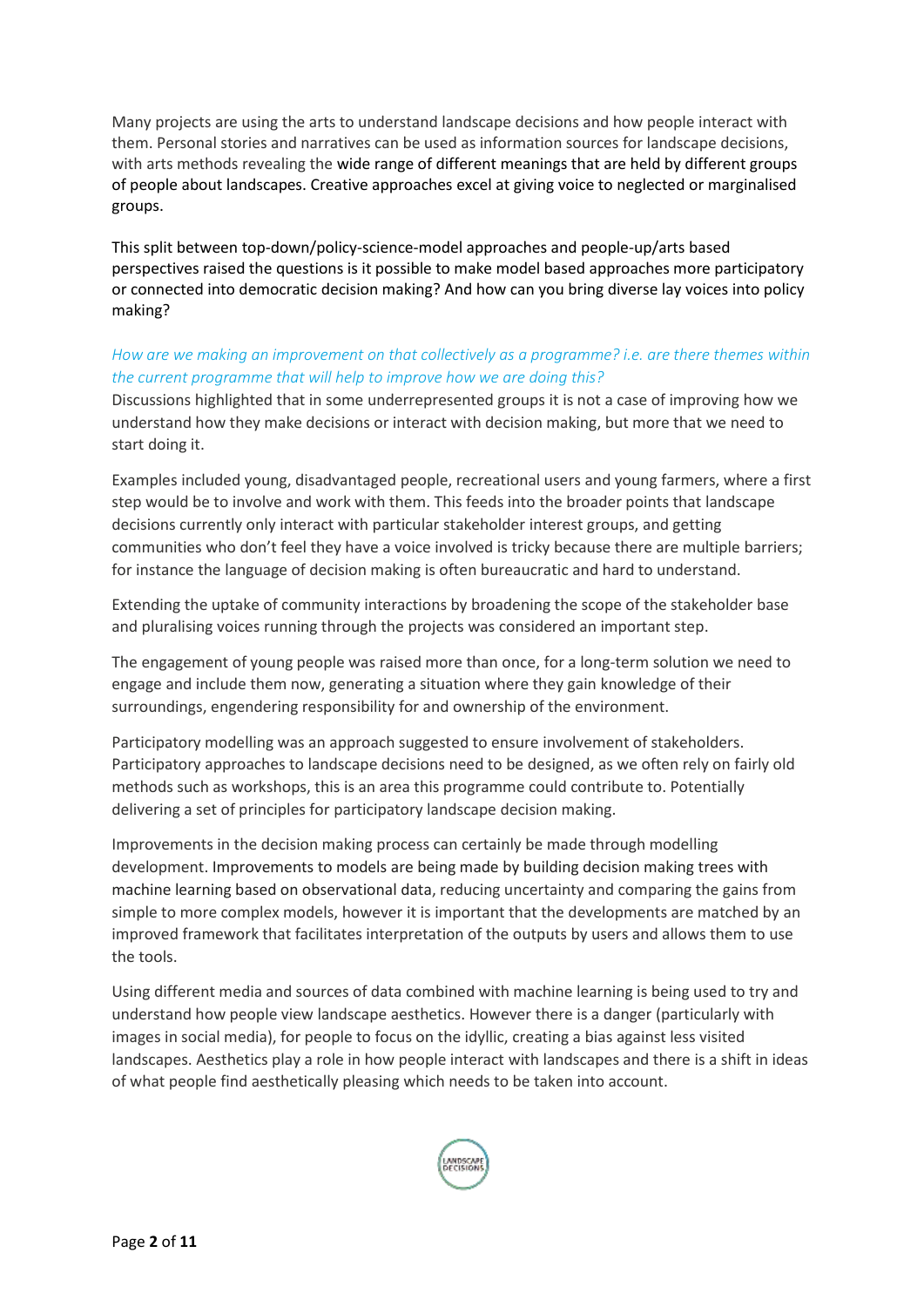Views about how appropriate it was to widen models to include additional metrics varied, with a feeling that wrapping everything up in models will not lead to better decision making as there is often a gap between modelled metrics and other information such as participatory views. In addition, not everything can be described using data as decisions are often emotional.

The scale at which data or views are incorporated into the decision making process is important, for example including community level or local views. There was a discussion on how, can, and should we seek to establish bridges between the creative arts and physical science and modelling perspectives. Some argued for need for bridges, others argued that there are fundamental differences, with the arts approaches being about generating specificities and the science or modelling approaches being focused around the generalities.

#### <span id="page-5-0"></span>2. Multi-functional landscapes and Ecosystem Services

#### *How do you understand multi-functional Landscapes?*

Multifunctional landscapes were described using the ecosystem service concept, landscapes that provide multiple functions, in terms of services and benefits. However, it was also argued that, on another level, multifunctional landscapes are inherit in our view of landscapes. It is impossible not to have a multifunctional landscape, as everyone engages in the landscape surrounding them in some way. Different dimensions of landscape will also define different functionalities.

Multifunctional landscapes are also about what happens in them, and we need to leave space for things to exist and thrive. It was argued that the ecosystem service principle is a predicated anthropogenic view, implying a one-sided, human relationship with that land. We need to consider not only how landscapes function for people, but also how they function for nature.

It was argued that it is important to not reduce relations with the 'more-than-human' to a language of function, that other terms need to be brought into discussions, such as rights. We need to recognise how the term multifunctional landscapes is being used by different sets of stakeholders, as that opens up opportunities: e.g. allowing discussions of biodiversity to be bought to the fore by providing a framework that challenges single-use discourses. This viewpoint was challenged, and it was argued that it narrows the debate because of its focus on functionality which neglects other, more emotional, empathetic, relations that people have with landscapes.

Alternative ways of framing the multifunctional landscape debate include landscape character assessments, which take into account the cultural, aesthetic, man-made dimension of a landscape, and the historic landscape assessment that represents a different type of framework to work alongside others. There was a general idea that there is currently a huge gap between quantitative and qualitative approaches to inform decision makers.

The issue may not be so much with the concept of multifunctional landscapes but more how do you undertake decisions, how do decision makers balance competing functions? Can we bring diverse needs to Government?

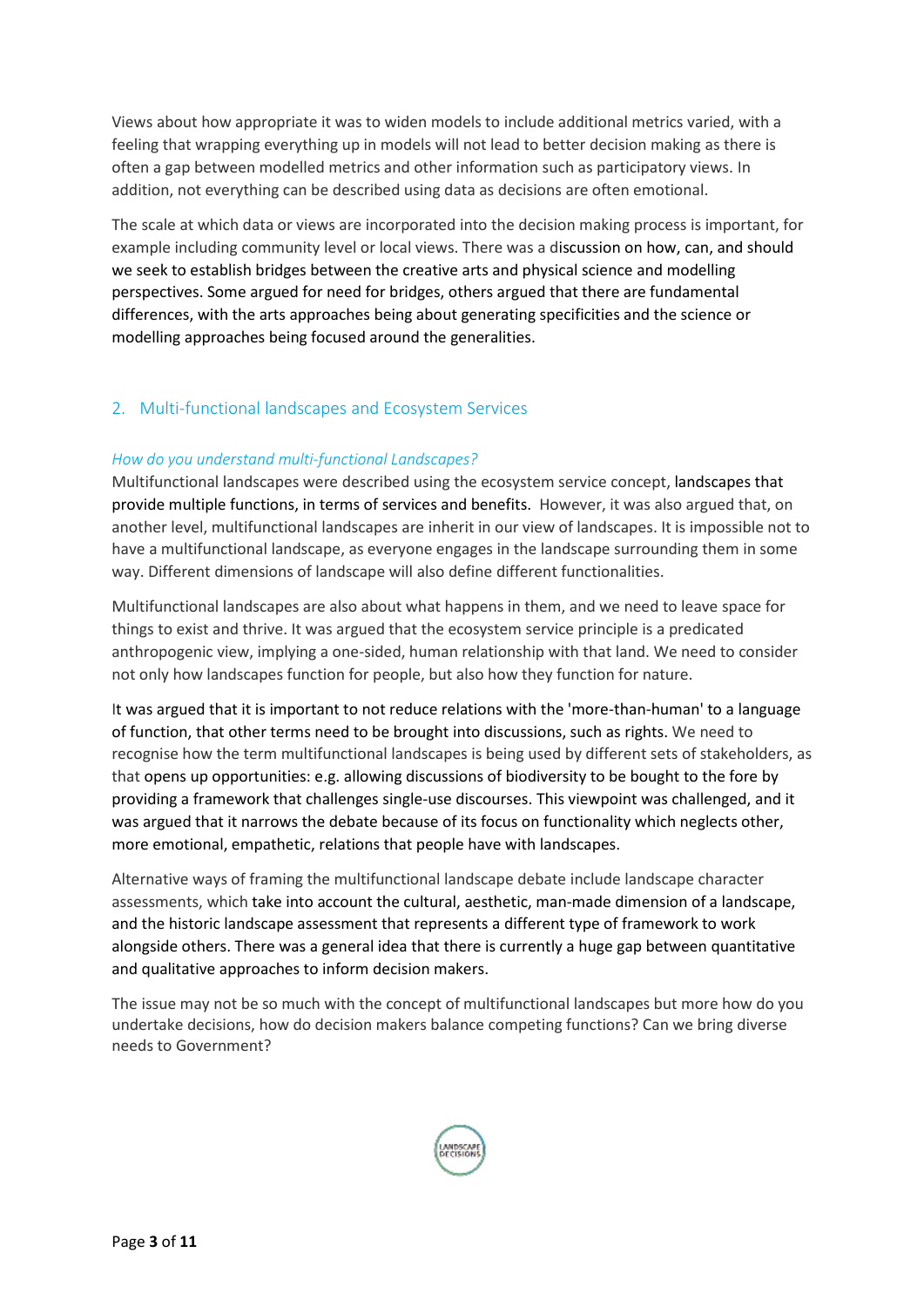There is a challenge that although stakeholders recognise landscapes as multifunctional, they emphasise different functions, or differ on what to prioritise. The aim would be to integrate priorities in a management plan, but the challenge is scale. Different landscapes deliver different services and there is a need to recognise this diversity, discussed in the land sparing / land sharing debate. There is an important scalar dimension in multi-functionality that needs to be recognised: It might be possible to be multifunctional at a country scale, but at a local scale who gains and who loses is more profound and has more implications. This links to the central concept when talking about multifunctional landscapes of conflict which can be open or hidden.

## *What are the current challenges in and alternatives to, Ecosystem Service approaches to evaluate landscape functions?*

Different services operate at different scales, and it is difficult to connect across different scales. The ecosystem service approach models services or functions and not a whole landscape. Many of the indicators that are quantified are proxies for services. By trying to measure a landscape you inevitably bring a scale that has functions that are hard to measure. Alongside this, the scales of decisions on the landscape vary. Presently we often define the appropriate scale to work at by the scale the natural processes are operating on and not the scale/s on which the decisions are made. Decisions taken at some scales have footprints across the whole UK, or even internationally, but some only effect local areas. Currently we model ecosystem services in a fairly local way in terms of biophysical functions, but also in who we are doing it for, or the decisions made from it. Using a suite of tools more often at appropriate scales would be advantageous.

Challenges that were recognised in the discussions included uncertainty in the models as well as the trade-offs and synergies between different ecosystem services. It was agreed that we need to be able to understand the interactions between the different components in the landscape and include these in the modelling. This understanding also needs to be communicated to the user, especially how information flows from one model to another and what impacts improvements have. One of the major challenges comes with influencing policy and practice, to communicate what the modelling does.

Using the ecosystem service framework to talk about the health and well-being of an ecosystem is difficult as a landscape cannot be considered like a living organism, while we can give an idea of the health of the individual aspects within the ecosystem, it is challenging if not impossible, to give a health status for the whole ecosystem. There are challenges in the quantification or measurement of services that come from a landscape, but also in inclusion of those things that are not services. The concept of the ergosystem was introduced as a way to make individual voices heard in the system and in the models. The ecosystem service concept is an anthropogenic, instrumental framework, it was designed to be holistic and break the silos between decision makers. It was argued that when talking about stakeholders there is a gradient of relevance of the landscape to stakeholders and a gradient of influence of the stakeholders in the decision making process. This should move beyond people and acknowledge ways in which the ecosystem service approach could think beyond the human.

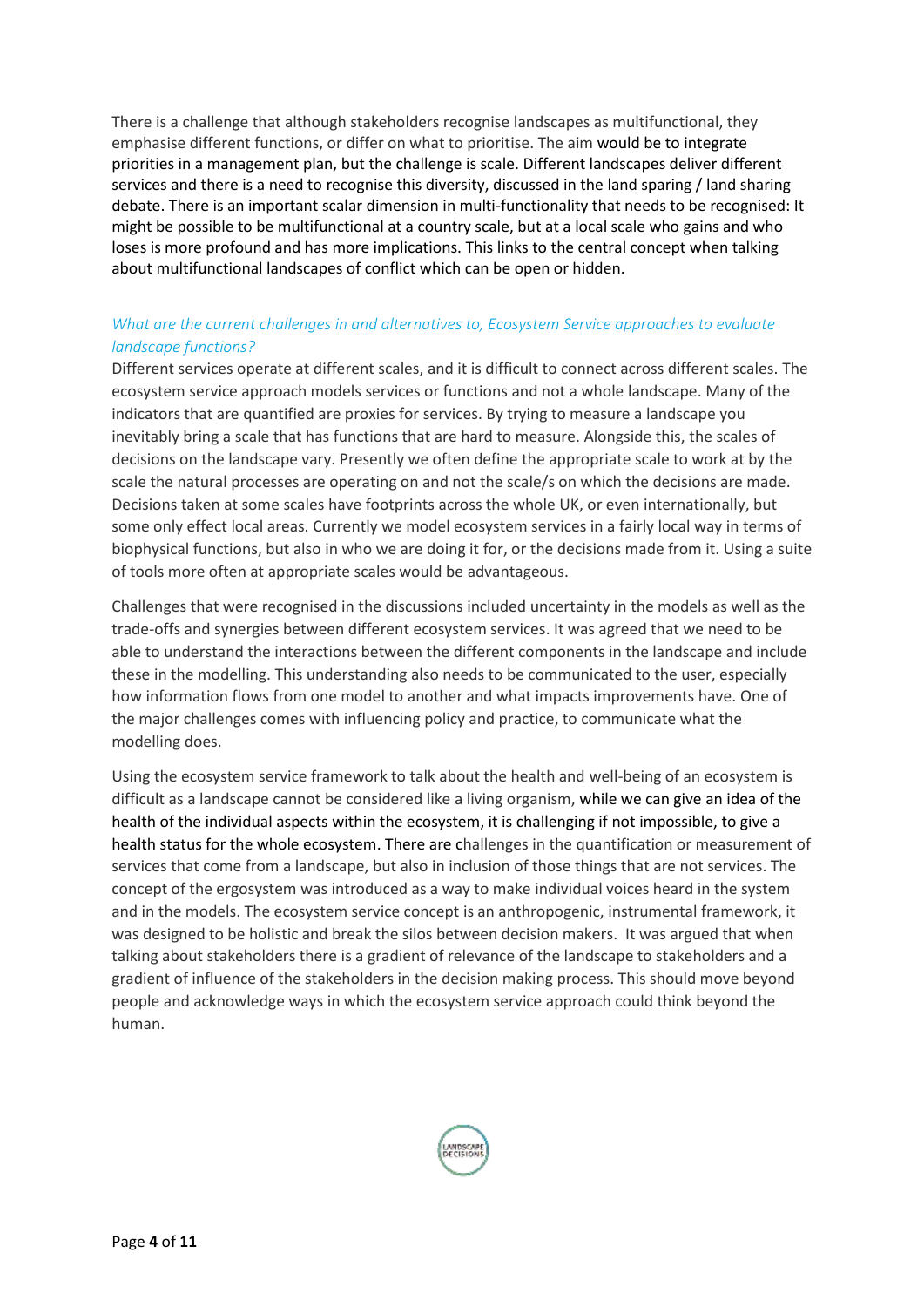Despite some participants being uncomfortable with the language of ecosystem services, there was a recognition that this language and ideas had traction in government and will shape future landscape decision policy. The ecosystem service approach does raise awareness about intrinsic links between action and impact on the landscape, highlighting trade-offs and synergies. Despite heavy criticism it was recognised as an imperfect but pragmatic tool, but must be viewed as only one tool in the tool box.

#### <span id="page-7-0"></span>3. Unrecognised and new landscape pressures

#### *What are the poorly recognised pressures and emerging challenges on landscapes?*

Some pressures that were highlighted included the separation between different drivers of change at different scales, natural variation, locally driven change and globally driven change. Better understanding of the integration of these drivers is needed. Examples included:

- The energy sector landscape decisions about where to put infrastructure for green energy e.g. positioning a wind farm could be considered a local decision, but it has large scale impacts.
- Changes in crop types grown in different landscapes as a result of shifting bioclimatic envelops – shows how landscape decisions on a regional scale are affected by global impacts.

There may be different pressures in different areas, and the same pressures may be realised differently in different areas. There is a need to recognise how broader concerns map into particular locations: people engage with big issues but they need to be translated into local contexts and concerns.

There is a focus on pressures that people put on landscapes and what people need out, but landscapes have to sustain a lot of other species, what these species need has to be recognised and understood better. There is a need to consider the relationships people have with land outside of the simple exploitative framework. We need to consider social relationships as well, particularly at the local scale where people's relationship with land is often overlooked in landscape decision making. Covid 19 has highlighted that access to land is not equal, and that it is important to recognise the significance of access, not just consider issues of ownership. The temporal dimension of these relationships with landscapes should be recognised, some people are transient through a landscape, and others have long-term multi-generational relationships with specific landscapes. We must also consider people's relationship to land in a long-term historical perspective.

Areas that are often overlooked when we think about landscape decisions and multifunctional landscapes were referred to as 'marginal landscapes'. These were considered as areas that are less productive or forgotten areas that might be less cherished. The inclusion of urban areas into the discussion was also highlighted as rural landscapes dominate the typical view of a landscape. However, alterations in the functionality of areas around settlements in particular is a very big area of change, how to do that without impacts on the environment at a larger scale is an increasing challenge. For example the movement of people out of cities may be connected to issues of land fragmentation.

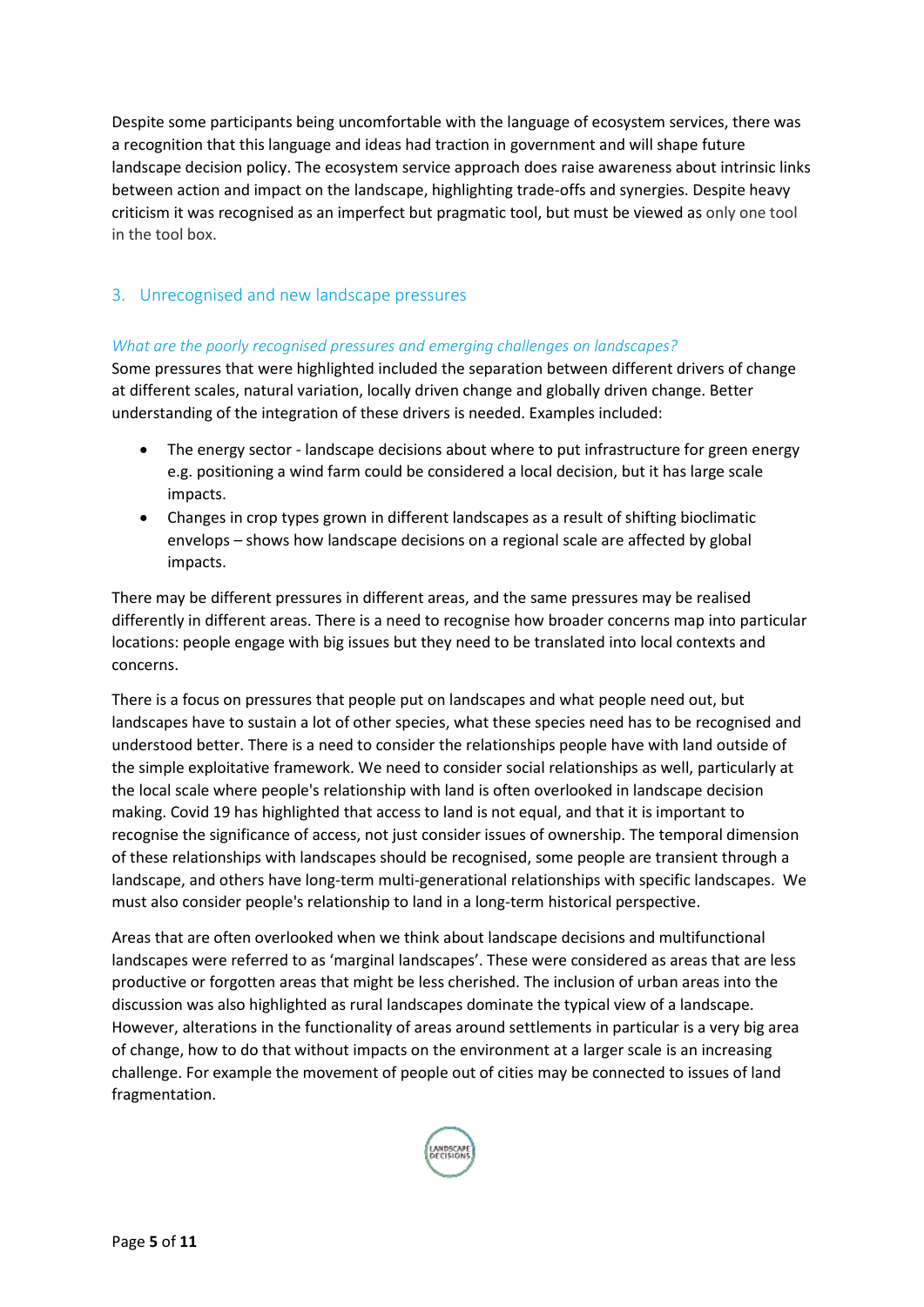Other examples of challenges relating to landscape components that get less attention include soils, which play an important role in enhancing and preserving above and below ground biodiversity, storing water and carbon. Landscape decisions play an important role in this process, choice of crop and land management practices, could have unintentional impacts of soil properties. Groundwater level is a further example, with reduced recharge due to climate change and increased extraction for supply in certain areas, landscape decisions around these pressures have consequences for ecosystem function and landscape character.

A challenge that is becoming prominent in the modelling community is the move away from taking single decision makers and single sites into consideration, to looking at multiple users of vast expanses of land. There is a need to recognise system interconnections, landscape decisions may affect and be affected by other policy decisions, for example transport, house building, managed retreat of coastal area and tourism. 

There is an opportunity to look to other disciplines to bring in some of the pressures that sit beyond physical and environmental modelling but have an impact on landscape decisions. There is a broad social structure that helps create what a landscape looks like and who uses it, for example considering legal frameworks, property rights, land ownership rights, social values as well as economic values and types of land owners and priorities could be considered. Pressures should be recognised as context dependant, what is poorly recognised in one discipline may be well recognised in another.

Interdisciplinary working was identified as a challenge, there is a need to think about pluralising voices, and improving connections that already exist. Working across sectors in areas that can both benefit, for example the heritage sector not being a barrier to change but rather being enhanced by working collaboratively with ecology and environmental modelling.

#### *How do we address them, and are any more urgent than others?*

At the heart of landscape decisions is the fact that land is finite. There will always, therefore, be conflicts around alternative uses, which leads to a need to prioritise; this is where models can help.  Ecosystem service tools try to evaluate the effects of different land use configurations on different services, if they are accurate, this can help to prioritise decisions which optimise one or more target outcomes.  However, all models have limitations so using combinations of different models can be beneficial.

In tandem with this is a societal challenge - how to engage communities to remediate their landscapes? Fostering an understanding of how communities work within a locality is important. Examples of successes in place-based partnership schemes were presented. They have had success in addressing the lack of engagement of communities in landscape decision making by getting small local charities and small community groups to do the delivering and bring landscape scale thinking into their orbit. Examples of how effective the arts are in helping facilitate bottom up engagement with top down decision making and vice versa were given.

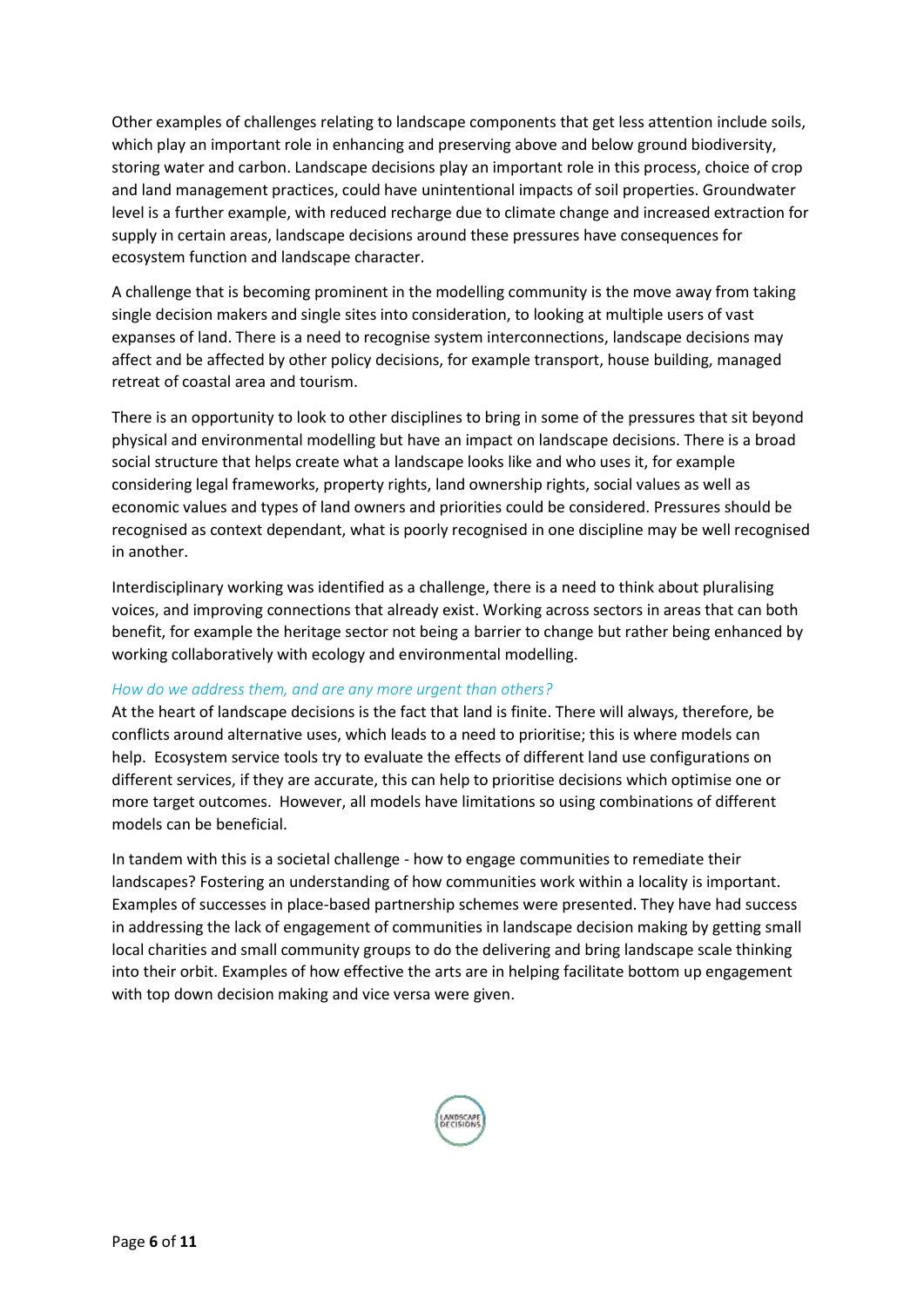The next challenge identified was how to reconcile these place-based arts driven narrative approaches with the biophysical modelling. It was recognised that it's important to allow space for both processes, both communities have something to bring to the table and connect the models with the narrative. Questions raised included:

- Can we better include people into the modelling?
- Can narrative fill in the gaps which models can't fill?

It is important to recognise when we are talking about place-based knowledge and people living in a place, that it is a challenge if people are not in situ for long periods of time, e.g. tourists, transient populations driven by education, and unstable employment. Questions raised included, how do we engage with them and how do we model this? Local decision making modes will look different in these situations. If people are more mobile and not located within a specific area, there is often a more homogenised sense of landscape, there is often a generic idea of what landscape is. For example there may be talk about 'the countryside' or 'the coast'. To counter this, current land reform and the process of community buy out in Scotland is triggering rural repopulation, where being located is of fundamental importance. There is an embedded understanding of landscape processes and quite transformative agendas driving landscape decisions.

#### <span id="page-9-0"></span>4. Levels and scales of landscape decision making

#### *How do you understand different levels/scales of landscape decision making and the interactions between them?*

Two different types of scale were discussed in relation to landscape decisions. Levels and scales of participatory decision making and spatial scales of processes. Communication is needed between these two. Spatial scales are still a good framework to think about how we understand processes, and models help at a range of scales, but tools need to be fit for purpose which is more challenging at the local scale. Complexity is recognised at the local scale as more detail is inherent, however it was suggested that there is also complexity at the global scale. The question was raised - are any scales less complex for landscape decision making?

One of the challenges in landscape decision making is that the process of making decisions is done differently at different scales. For example, at the local scale, where there is a more intimate relationship between land and people, it may be easier for individuals to influence decisions compared to the national scale where the agenda is dominated by National Government, and therefore different. Different decisions at different scales is linked with different knowledge at different scales, do we have equal knowledge at different scales? If there are knowledge gaps that can impact decisions, for example a decision might make sense at the national scale but if we are missing information at a local scale it can have unintended consequences.

It was suggested that a failure within decision making is the lack of integration with microscale. Policies are often formed with a national template, but microscale understanding of landscape dynamics holds the knowledge and experience of individual people; for example farmers knowledge of processes on field scale, are missed.  Equally local decisions are being made (e.g. urban forest or urban expansion) that affect the national landscape, that aren't always made with an understanding of the effect on the bigger regional and national landscape.

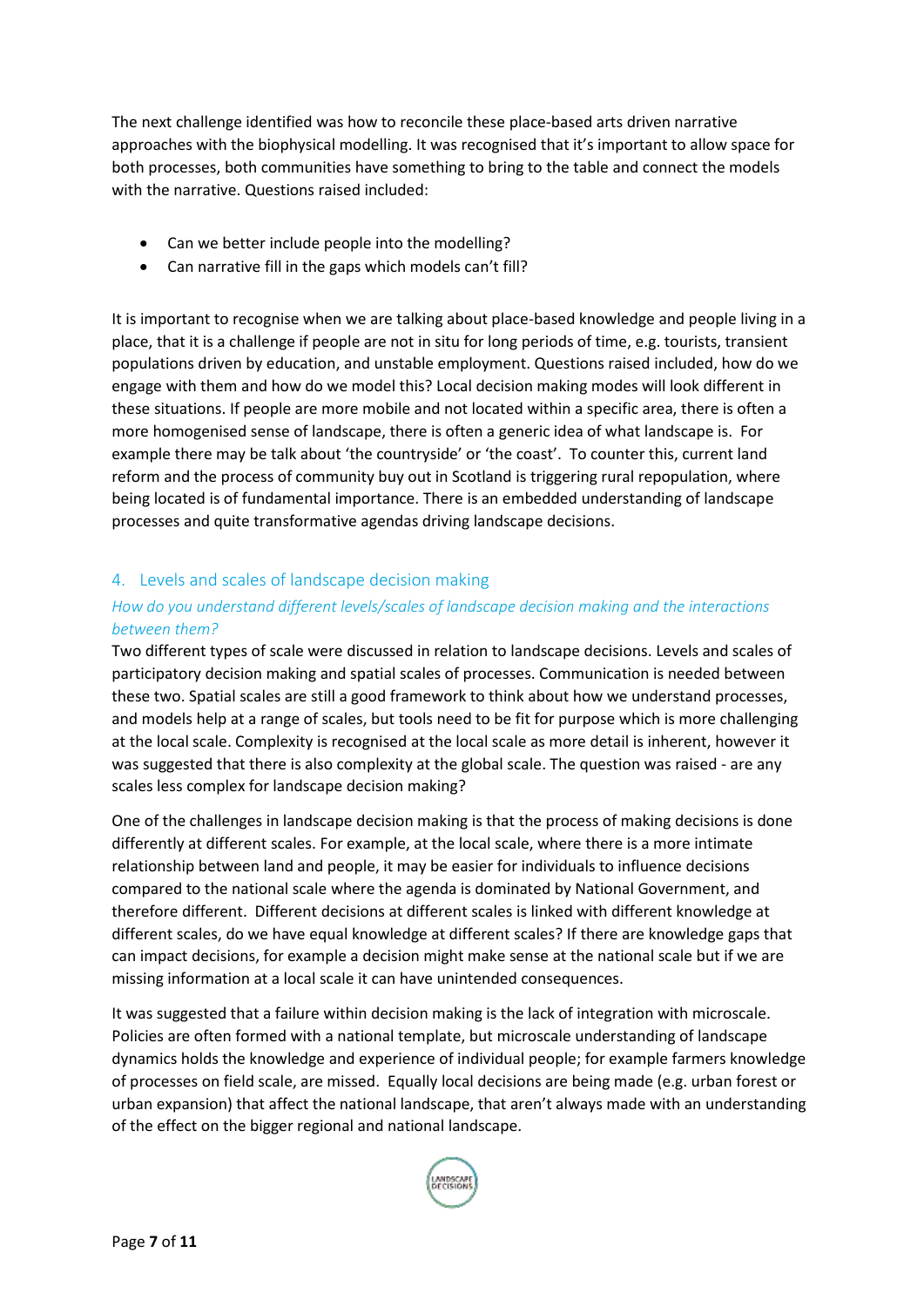It needs to be recognised that the hierarchy between levels of decision making is not a smooth line of transition but is more complex, and it can't be the only form we look at in decision making. When thinking about scale it is helpful to consider the dynamics of thinking, in a two way, bottom up and top down approach. Top down and bottom up both have important roles, and there is a continuum between them and more effort is needed to ensure meaningful interaction across that continuum. There is a huge and often untapped pool of knowledge in local communities; this needs to be integrated with the top down process which is also important as global issues need to be addressed and management implemented in these contexts. Assuring fluency and fluidity between the different scales is one way to approach this problem, e.g. top down policy processes need listen to local people and what they value then translate and feed back up. Where the top down and bottom up models meet is crucial to success.

Integration of different scales and ideas was also raised as a challenge. Bringing it all together and having appropriate complexity in the decisions being made is essential. The interaction between scales can be very problem specific. On one hand these interactions can be clear, e.g. national tree planting, gradual refinement from course scale top down to fine scale local decision making; on the other some examples are more unpredictable, e.g. tourism which is not steered from the top but based around undirected individual decisions.

We should include temporal as well as spatial levels and scales into the discussion. Decision making now will have an impact in the future, and we can learn from the historical perspective, what a landscape has been in the past will impact what it can become.  As well as talking about different hierarchical levels and spatial and temporal scales, we also need to think about typologies, for instance, sectors with potentially competing interests (e.g. infrastructure, agriculture, energy productions, recreation, ecosystems). 

Some policies may not be joined up, policy makers may not even particularly want coherent joined up policies (e.g. peatland restoration policy may conflict with an afforestation policy). Most of the time policy doesn't tell people what to do it simply influences certain behaviours, for example stewardship schemes.  A policy simply makes the option available but in this example farmers don't have to take up the incentive, they could have other motives.

The impact of landscape decisions is sometimes scale dependent, widespread uptake of good practice is needed for large scale impact. For example, if one farmer adopts pollinator friendly measures benefits may not be achieved if neighbouring farms don't. It is important to recognise that not everywhere can make the same contributions to national scale targets (e.g. net zero) regardless of the scale. We also need to be mindful of trade-offs at different scales, exporting externalities; e.g. if you plant forests on agricultural land, the foregone food grown needs to come from somewhere else.  

*How do we as a programme community link different scales/levels of landscape decision making?* Communication is key for this challenge. There needs to be clarity about what is intended, policy and action can flow both top down and bottom up, and sometimes there are bottle necks of communication in the middle. Arts and humanities can facilitate links in both directions by listening to local concerns and creatively feeding up.  The arts are particularly well placed to take non-linear approaches to problem solving especially with respect to communities.